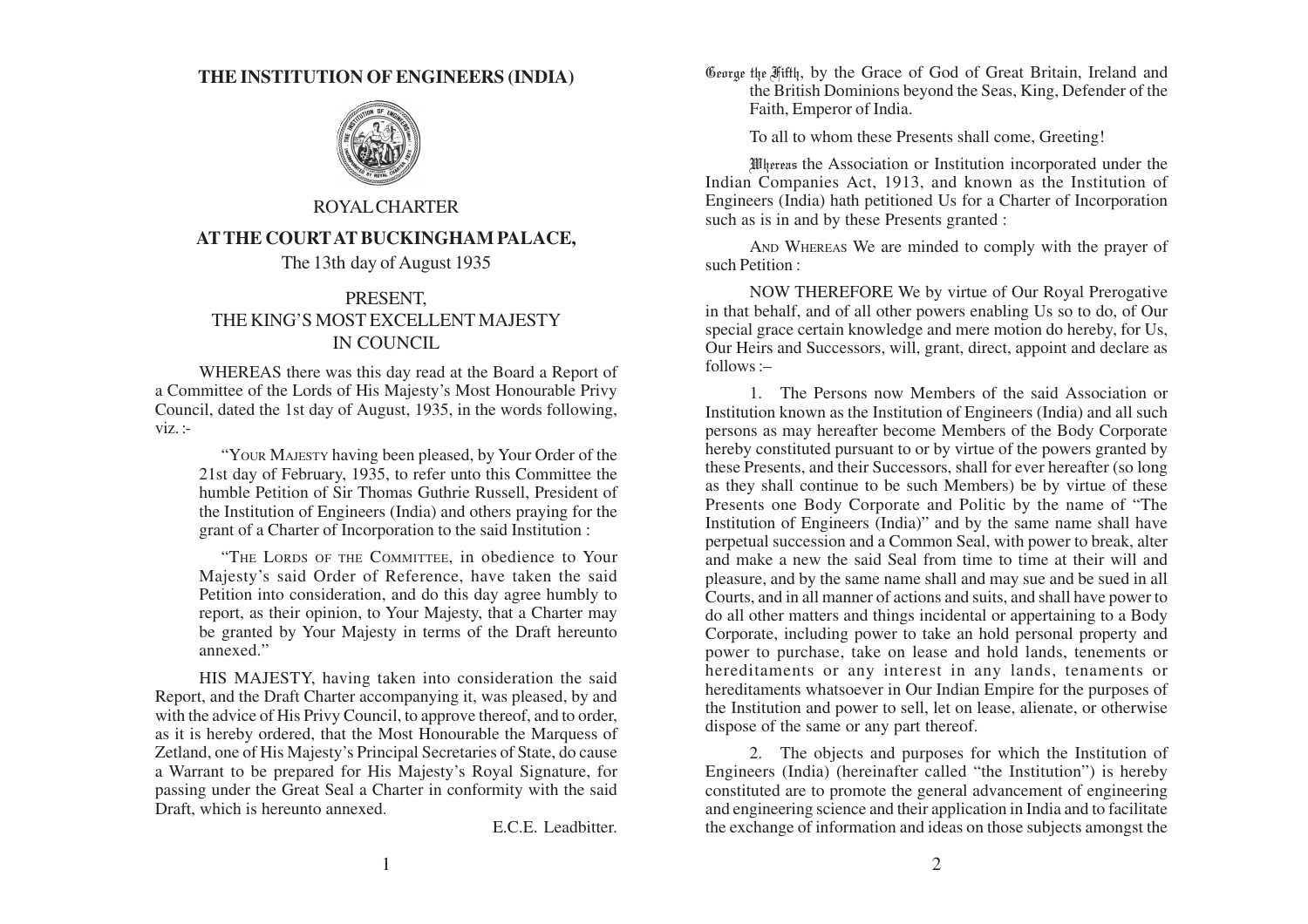Members of and persons attached to the Institution and otherwise, and for that purpose –

- (a) To promote and advance the science, practice and business of Engineering in all its branches (hereinafter referred to as "Engineering") in India.
- (b) To establish, subsidise, promote, form and maintain local Associations of members belonging to the Institution and others engaged or interested in Engineering so as to assure to each individual member as far as may be possible equal opportunity to enjoy the rights and privileges of the Institution.
- (c) To diffuse among its members information on all matters affecting Engineering and to encourage, assist and extend knowledge and information connected therewith by establishment and promotion of lectures, discussions or correspondence; by the holding of conferences; by the publication of papers, periodicals or journals, books, circulars and maps or other literary undertaking; by encouraging research work; or by the formation of a library or libraries and collection of models, designs, drawings, and other articles of interest in connection with Engineering or otherwise howsoever.
- (d) To promote the study of Engineering with a view to disseminate the information obtained for facilitating the scientific and economic development of Engineering in India.
- (e) To establish, acquire, carry on, control or advise with regard to colleges, schools or other educational establishments where students and apprentices may obtain a sound education and training in Engineering on such terms as may be settled by the Institution.
- (f) To encourage, regulate and elevate the technical and general knowledge of persons engaged in or about to engage in Engineering or in any employment manual or otherwise in connection therewith and with a view thereto to provide for the holding of classes and to test by examination or otherwise the competence of such persons and to institute and

establish professorships, studentships, scholarships, rewards and other benefactions and to grant certificates of competency whether under any Act of the Government of India or Local Governments regulating the conduct and qualifications of Engineers or otherwise howsoever.

- (g) To give the Government of India, the Local Governments and Municipalities and other public bodies and others, facilities for conferring with and ascertaining the views of Engineers as regards matters directly or indirectly affecting Engineering and to confer with the said Governments, Municipalities and other public bodies and others in regard to all matters affecting Engineering.
- (h) To encourage inventions and investigate and make known their nature and merits.
- (i) To arrange and promote the adoption of equitable forms of contracts and other documents used in Engineering and to encourage the settlement of disputes by arbitration and to act as or nominate arbitrators and umpires on such terms and in such cases as may seem expedient.
- (j) To promote efficiency and just and honourable dealing and to suppress malpractice in engineering.
- (k) To do all such other acts and things as are incidental or conducive to the attainment of the above objects or any of them.

3. With a view to the better attainment of the objects of the Institution, the Institution shall use its best endeavours to arrange (in so far as not already arranged) the sub-division of India into areas and the establishment of local centres for the members and others of the attached to the Institution who reside or are occupied in those areas and shall from time to time prescribe and when desirable alter the boundaries of such areas which shall be regulated in such manner as the Bye Laws for the time being of the Institution shall prescribe.

4. The Institution shall not carry on any trade or business or engage in any transaction with a view to the pecuniary gain or profit of the Members thereof. No Member shall have any personal claim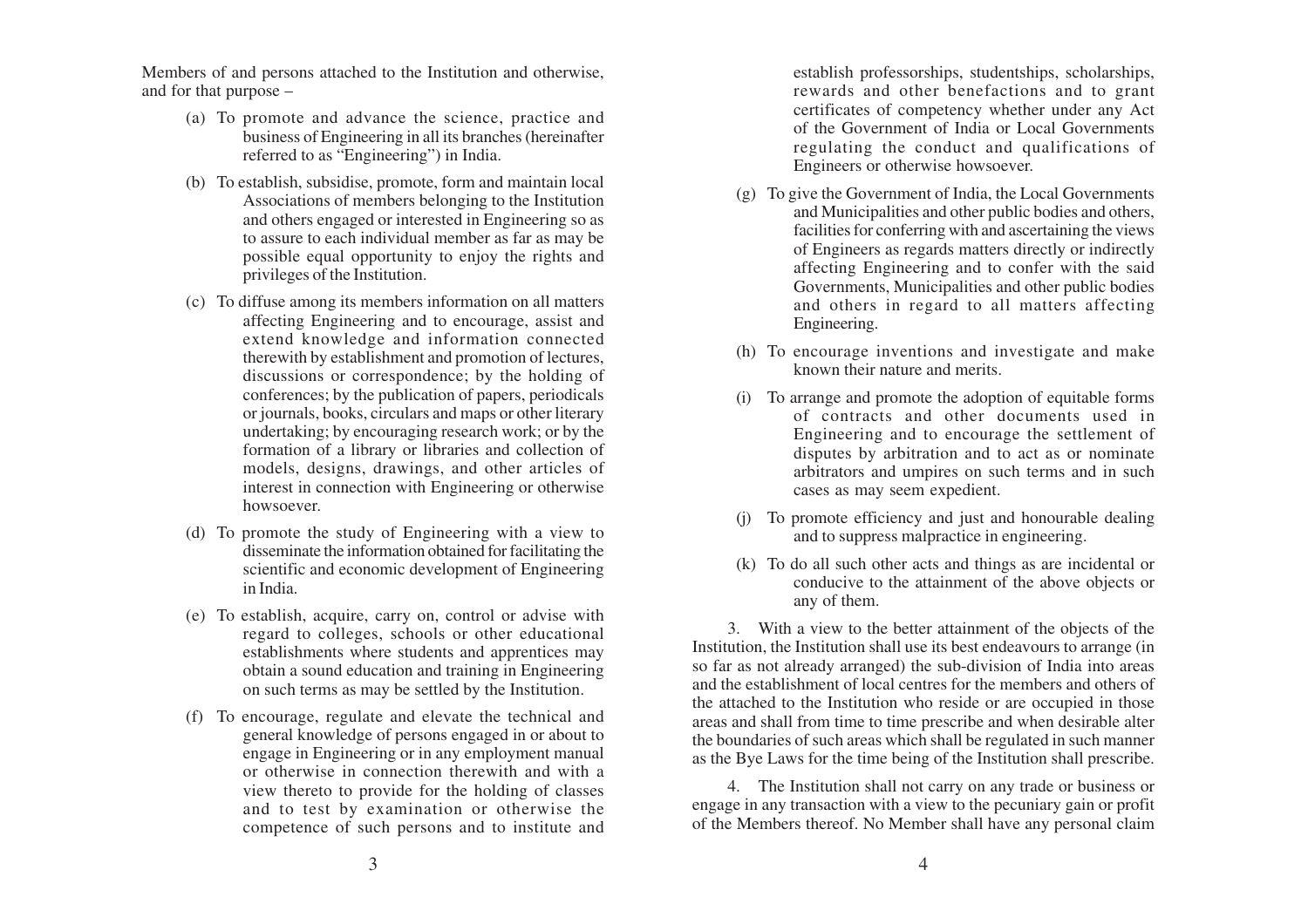on any property of the Institution and no part of the income or property of the Institution shall be paid or transferred directly or indirectly by way of dividend or bonus or otherwise howsoever by way of profit to the Members of the Institution except in the case of and as a salaried officer of the Institution.

5. There shall be a Council of the Institution consisting of such number of members, with such qualifications, and to be elected or constituted as such Members of Council in such manner, and to hold office for such period, and on such terms as to re-election and otherwise, as the Bye-laws for the time being of the Institution shall direct.

6. Unless and until the Bye-laws for the time being of the Institution shall otherwise direct –

- (a) The Council at their last meeting prior to the annual general meeting of the Institution in each year shall elect from among their number a President for the ensuing year, and the President so elected shall enter into his office at that ensuing annual general meeting and shall be *ex-officio* a member of the Council for the ensuing year;
- (b) Of the members of the Council of the Institution, other than the President, such number as shall coincide with the total number of local centres for the time being of the Institution shall be Vice-Presidents, and the said Vice Presidents shall be the respective Chairmen for the time being of the several local centres of the Institution.

7. The first President of the Institution shall be Colonel Sir Thomas Guthrie Russell, and the first Vice Presidents shall be Lieutenant Colonel Alexander Irving Sleigh, V.D., Norman Bruce Macbeth, Rao Bahadur Carnapati Vencata Krishnaswamy Chetty, Alexander Fordyce Harvey and Khan Bahadur Mohammad Abdul Aziz.

The first Members of the Council shall be :–

- (a) The said President;
- (b) the said Vice Presidents;
- (c) the following Past Presidents of the said Association or Institution, namely :–

Christopher Addams Williams, C.I.E.,

Diwan Bahadur Nuggihalli Narasim Ayyangar, Raja Jwala Prasad, and Alexander Jardine, D.Sc.

(d) the following members of the said Association or Institution, namely :–

> Pritamdas Bhojraj Advani, Malcolm Ramsay Atkins, Probhat Nath Banerjee, Fakirjee Eduljee Bharucha, Rai Bahadur Mul Chand Bijawat, M.A., Sir Maurice William Brayshay, Henry Burkinshaw, George William Burley, Kaiyalat Chakko Chakko, Dewan Bahadur Kashinath Ramachandra Godbole, C.B.E., Edward Joseph Bernal Greenwood, Frederick Charles Griffin, Sri Krishna Gurtu, M.A., Bertram Lionel Harvey, O.B.E., George McCausland Hoey, Abdul Ghafoor Khan, Raj Krishna, Rai Bahadur Makkhan Lal, Richard Harington Martin, Narayan Vinayak Modak, Mohsin Ali, Rao Bahadur Gopalaswami Nagaratnam Ayyar, Colonel Sir James Scott Pitkeathly, C.M.G., C.I.E., C.V.O., C.B.E., D.S.O., Raj Narain, M.B.E., Dewan Bahadur Autoor Vengu Ayyar Ramalinga Ayyar, Douglas Henry Remfry, Sir Percy Rothera, O.B.E., Colonel Frederick Charles Temple, C.I.E., Rai Bahadur Bhagwati Prasada Varma, Arthur Tom Weston, M.Sc., Major George Bransby Williams, J.P., and Colonel Sir George Henry Willis, C.I.E., M.V.O., R.E.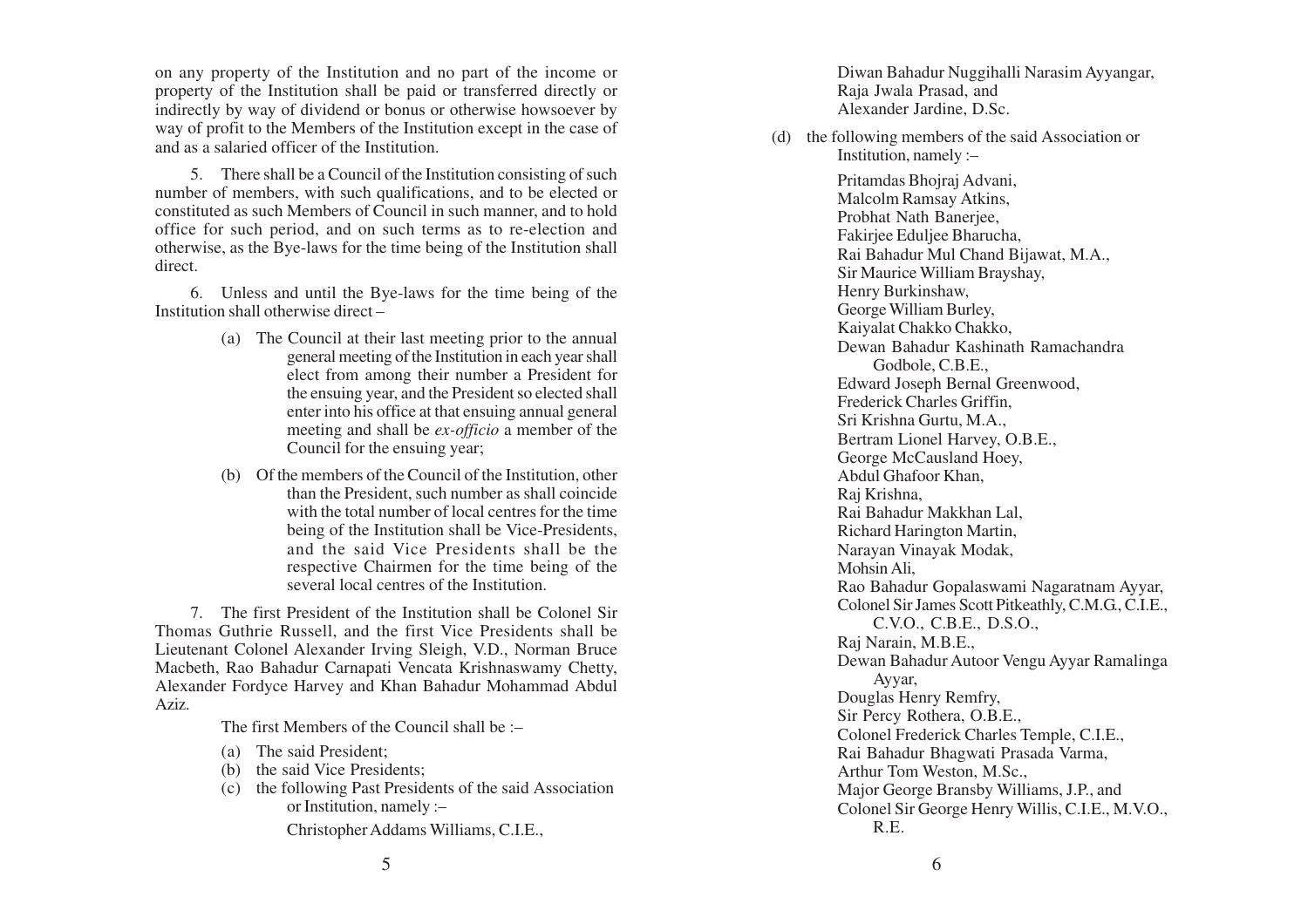(e) the following Associate Members of the said Association or Institution, namely :–

> Alexander Macdonald, Birendra Nath Mookerjee, Radha Lal, and Raja Ram.

The said President, Vice Presidents and Members of the Council shall respectively hold office as such until the due election and coming into office of their successors in accordance with the Bye-laws of the Institution, but shall be respectively eligible, subject to such Bye-laws, for re-election if otherwise qualified.

8. The Institution shall have such Officers, with such functions, tenure and terms of office as the Bye-laws of the Institution may prescribe, and such other Officers and Servants as the Council of the Institution may from time to time appoint. The first Secretary of the Institution shall be Chaitanya Chand Seal.

9. The government and control of the Institution and its affairs shall be vested in the Council subject to the provisions of these Presents and to the Bye-laws for the time being of the Institution. The business of the Council shall be conducted in such manner as the Council may from time to time prescribe.

10. All the powers of the Institution shall be vested in and exercisable by the Council except so far as the same are by these Presents or by the Bye-laws for the time being of the Institution expressly required to be exercised by the Institution in general meeting.

11. Unless and until the Bye-laws of the Institution shall otherwise provide there shall be five classes of Members of the Institution termed respectively Honorary Life Members, Honorary Members, Members, Associate Members and Companions, of whom the Members and Associate Members shall be known as Corporate Members and the Honorary Life Members, Honorary Members and Companions shall be known as Non-corporate Members.

The Members of the said existing Association or Institution known as the Institution of Engineers (India) who by virtue of these Presents become Members of the Institution shall be deemed to have entered the Institution as Members of the same class as that to which they belonged in the said existing Association or Institution.

12. Unless and until the Bye-laws of the Institution shall otherwise provide the Institution may attach to itself students, associates and subscribers, which expressions shall have the meanings respectively assigned to them by the Articles of Association and Bye-laws of the existing Association or Institution known as the Institution of Engineers (India). The students, associates and subscribers attached to the said existing Association or Institution shall be deemed to be attached similarly to the Institution.

13. The qualifications, method and terms of admission, privileges, and obligations, including liability to expulsion or suspension of Members of each of the said five classes respectively shall be such as the Bye-laws for the time being of the Institution shall direct.

14. The Council shall alone have power to decide conclusively respecting each person proposed for or seeking admission to any class of membership of the Institution whether he has or has not fulfilled such conditions as are applicable to his case.

15. A Member of the Institution shall be entitled to the exclusive use after his name of the abbreviated designation "M.I.E.(Ind.)"; an Associate Member of the abbreviated designation "A.M.I.E. (Ind.)"; a Companion of the abbreviated designation "Comp.I.E. (Ind.)"; an Honorary Life Member of the abbreviated designation "Hon. Life M.I.E. (Ind.)"; and an Honorary Member of the abbreviated designation "Hon. M.I.E. (Ind.)".

16. Every person being at any time a Corporate Member of the Institution may so long as he shall be a Corporate Member take or use the name or title of "Chartered Engineer (India)".

17. The meetings of the Institution shall be of such classes and shall be held for such purposes as may from time to time be prescribed by the Bye-laws of the Institution and the rights of the several classes of members of and of persons attached to the Institution of attending and voting at the said meetings shall be such or subject to such restrictions as may be so prescribed.

18. The Corporate Members or the majority of such Members present in person or by proxy and voting at any duly convened General Meeting of the Corporate Members with respect to which notice shall have been given of the matters to be taken into consideration thereat, shall have power from time to time to make such Bye-laws of the Institution as to them shall seem requisite and